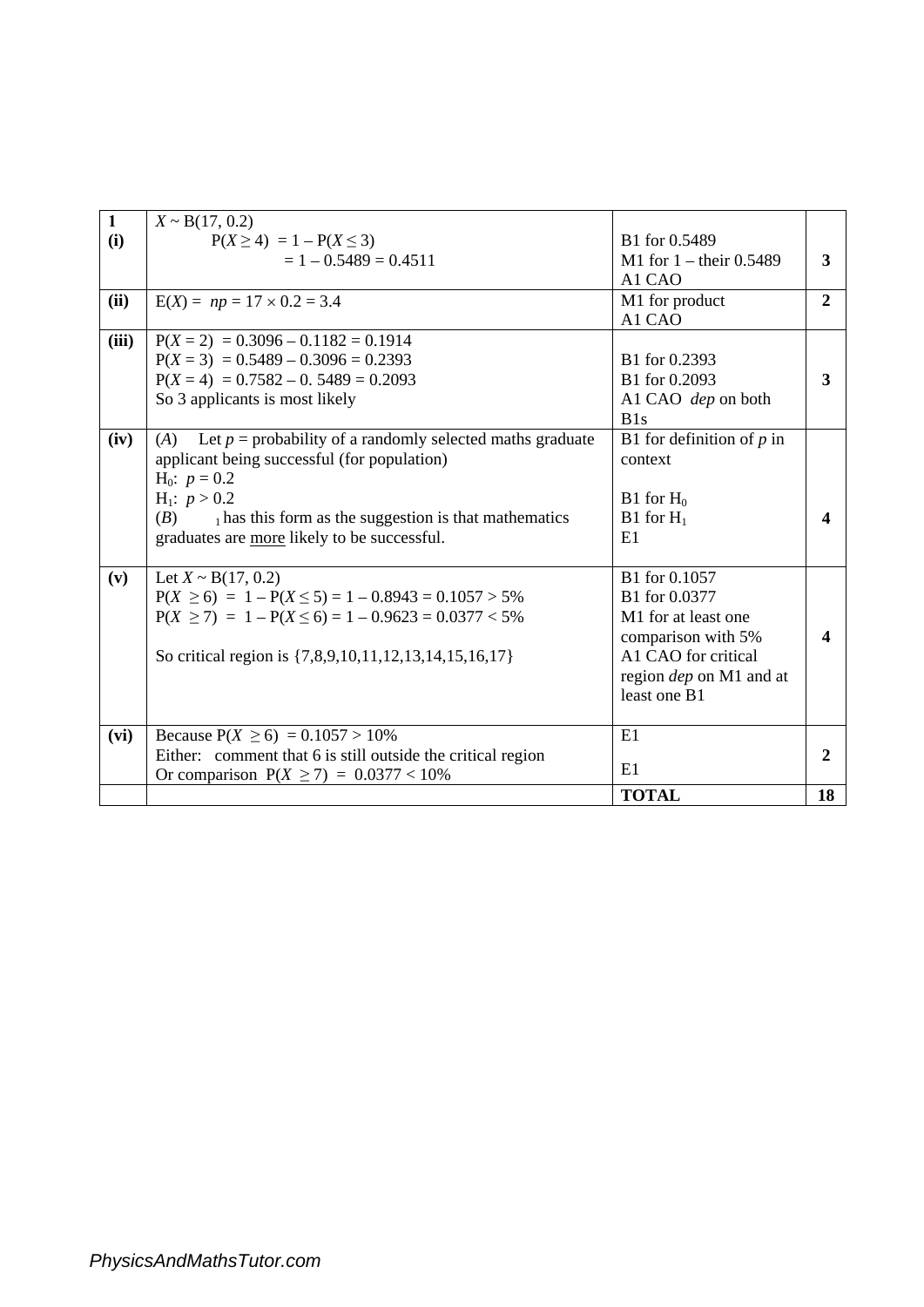| $\overline{2}$ | (A) $P(both) = \left(\frac{2}{3}\right)^2 = \frac{4}{9}$                                                                                                                    | B1 CAO                                                                                           |             |
|----------------|-----------------------------------------------------------------------------------------------------------------------------------------------------------------------------|--------------------------------------------------------------------------------------------------|-------------|
| (i)            | (B) P(one) = $2 \times \frac{2}{3} \times \frac{1}{3} = \frac{4}{9}$                                                                                                        | B <sub>1</sub> C <sub>A</sub> O                                                                  |             |
|                |                                                                                                                                                                             | B1 CAO                                                                                           |             |
|                | (C) P(neither) = $\left(\frac{1}{3}\right)^2 = \frac{1}{9}$                                                                                                                 |                                                                                                  | 3           |
| (ii)           | Independence necessary because otherwise, the probability<br>of one seed germinating would change according to whether<br>or not the other one germinates.                  | E <sub>1</sub>                                                                                   |             |
|                | May not be valid as the two seeds would have similar<br>growing conditions eg temperature, moisture, etc.<br><b>NB Allow valid alternatives</b>                             | E <sub>1</sub>                                                                                   | $\mathbf 2$ |
| (iii)          | Expected number = $2 \times \frac{2}{3} = \frac{4}{3}$ (= 1.33)                                                                                                             | B <sub>1</sub> FT                                                                                |             |
|                | $E(X^2) = 0 \times \frac{1}{9} + 1 \times \frac{4}{9} + 4 \times \frac{4}{9} = \frac{20}{9}$                                                                                | M1 for $E(X^2)$                                                                                  |             |
|                | Var(X) = $\frac{20}{9} - \left(\frac{4}{3}\right)^2 = \frac{4}{9} = 0.444$                                                                                                  | A1 CAO                                                                                           | 3           |
|                | NB use of npq scores M1 for product, A1CAO                                                                                                                                  |                                                                                                  |             |
| (iv)           | Expect $200 \times \frac{8}{9} = 177.8$ plants                                                                                                                              | M1 for 200 $\times \frac{8}{9}$                                                                  |             |
|                | So expect $0.85 \times 177.8 = 151$ onions                                                                                                                                  | M1 dep for $\times$ 0.85<br>A1 CAO                                                               | 3           |
| (v)            | Let $X \sim B(18, p)$<br>Let $p =$ probability of germination (for population)<br>H <sub>0</sub> : $p = 0.90$<br>H <sub>1</sub> : $p < 0.90$                                | B1 for definition of $p$<br>B1 for $H_0$<br>B1 for $H_1$                                         |             |
|                | $P(X \le 14) = 0.0982 > 5\%$<br>So not enough evidence to reject $H_0$<br>Conclude that there is not enough evidence to indicate that<br>the germination rate is below 90%. | M1 for probability<br>M1 dep for comparison<br>A <sub>1</sub><br>E1 for conclusion in<br>context | 7           |
|                | Note: use of critical region method scores<br>M1 for region {0,1,2,, 13}<br>M1 for 14 does not lie in critical region then A1 E1 as per scheme                              |                                                                                                  |             |
|                |                                                                                                                                                                             | <b>TOTAL</b>                                                                                     | 18          |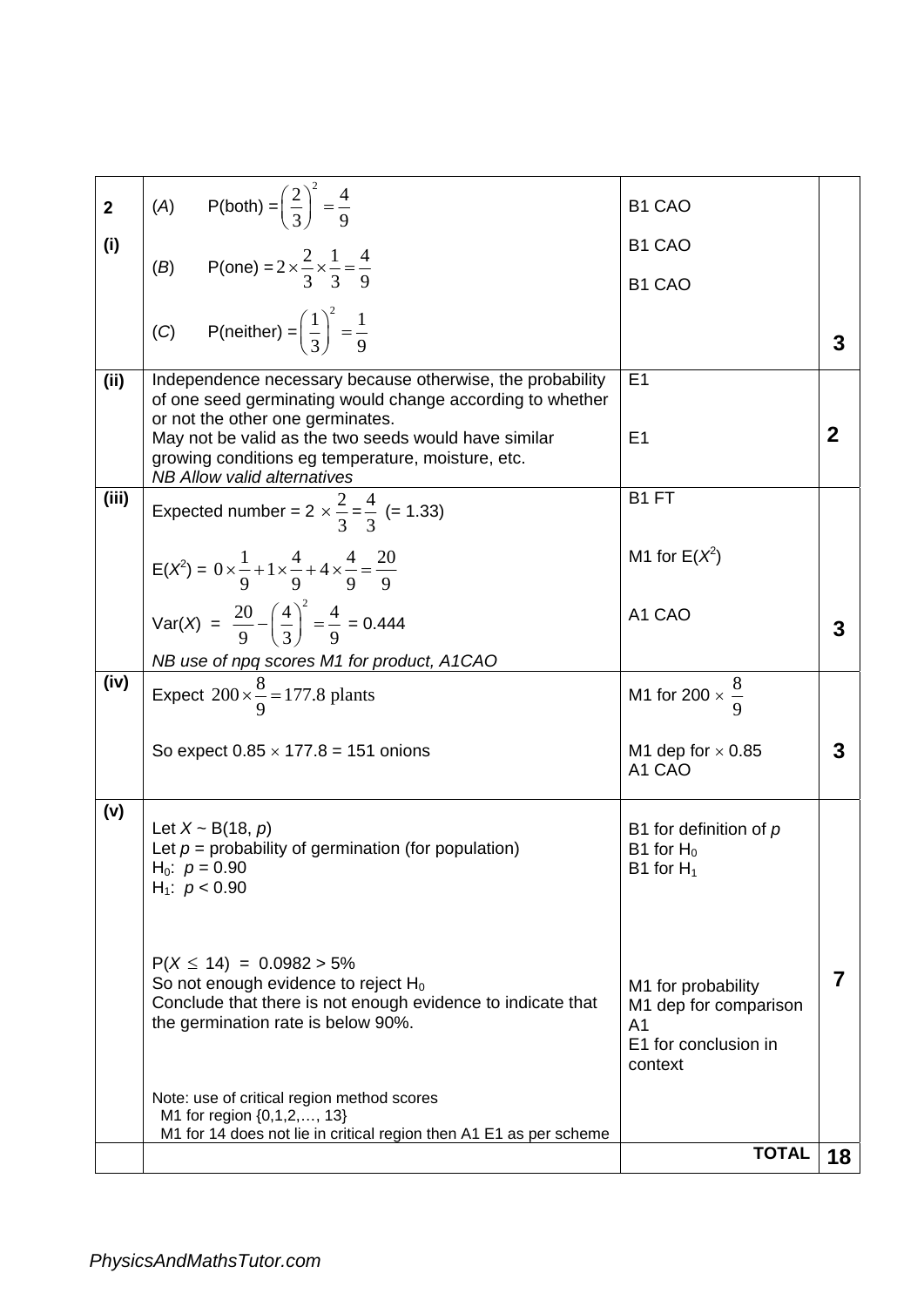| 3     | $P(X = 2) = {3 \choose 2} \times 0.87^2 \times 0.13 = 0.2952$                            | M1 $0.87^2 \times 0.13$                             |  |
|-------|------------------------------------------------------------------------------------------|-----------------------------------------------------|--|
| (i)   |                                                                                          | M1 $\binom{3}{2}$ x $p^2q$ with p+q=1<br>A1 CAO     |  |
| (ii)  | In 50 throws expect 50 $(0.2952) = 14.76$ times                                          | B <sub>1</sub> FT                                   |  |
| (iii) | P (two 20's twice) = $\binom{4}{2}$ × 0.2952 <sup>2</sup> × 0.7048 <sup>2</sup> = 0.2597 | M1 $0.2952^2 \times 0.7048^2$<br>A1 FT their 0.2952 |  |
|       |                                                                                          | <b>TOTAL</b>                                        |  |